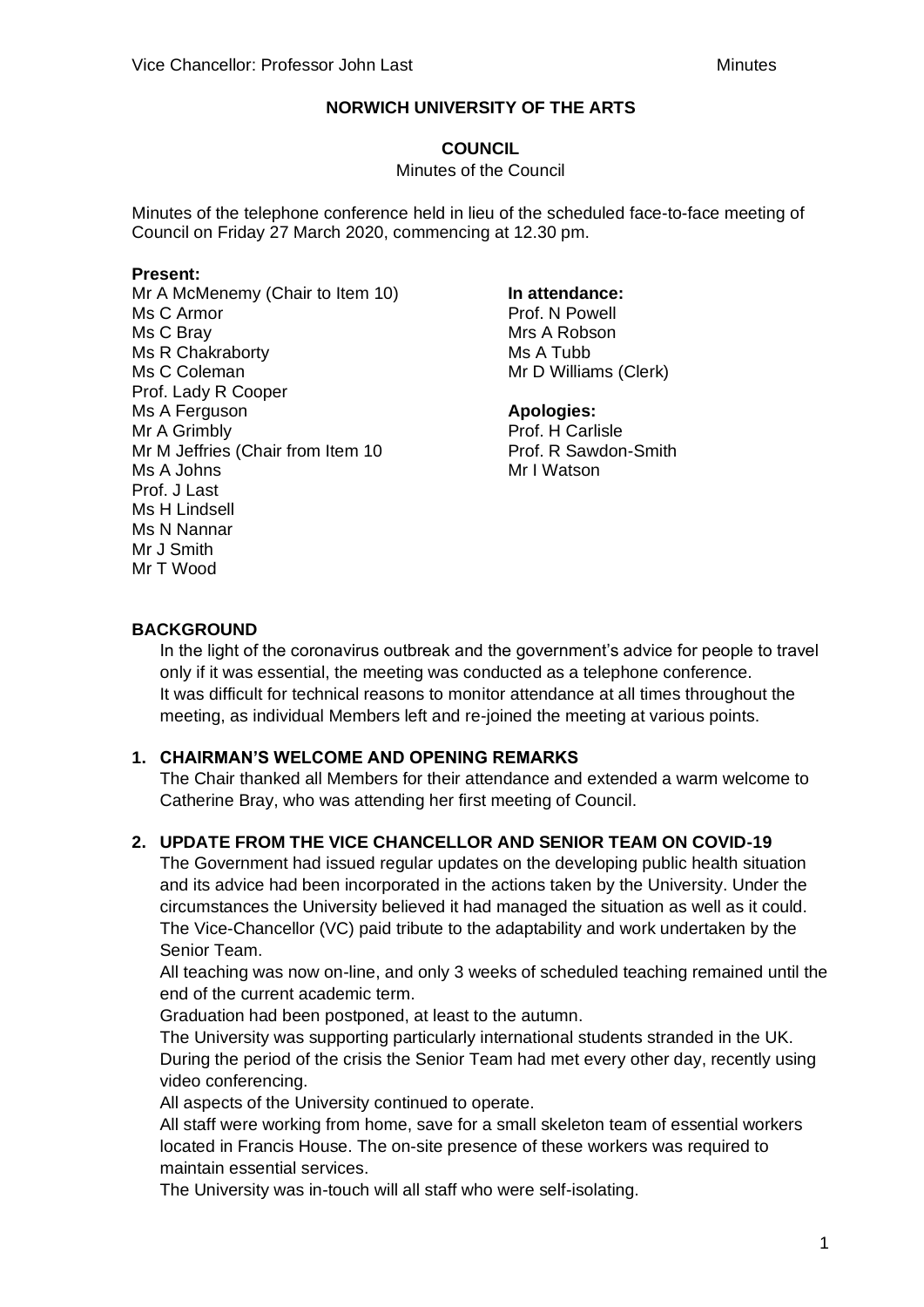The University was sending electronic communications to all staff on a regular basis. The University was committed to honouring its commitments to hourly-paid staff and low-paid workers to the end of the summer term.

There remain a number of unresolved national issues. These included whether students would be reimbursed for their term 3 tuition fees and payments for their residential accommodation in university halls waived. On both matters, the University would follow best practice and advice from government.

The Office for Students (OfS) had written to all registered higher education providers (HEPs). OfS aim was to support the sector at the current time, and had, for example, relaxed a number of the on-going conditions of registration. At the same time some required data returns had been deferred.

The OfS had imposed a moratorium on HEPs making offers to students for 2020/21 entry. In the light of the University's practice of making offers based on interviewing students and assessing their portfolio of work, OfS's decision was unhelpful. The University would be unable to finalise its offers to students until August 2020. Other sector-wide decisions included moving submissions to the Research Excellence Framework (REF) from 2020 to 2021, and extending the duration of the existing Teaching Excellence Framework (TEF) awards to summer 2021.

For the sector the big challenge would be the commencement of the 2020/21 academic year. A delay or postponement to the start of the 2020/21 academic year would have significant financial implications, and could lead to a number of HEPs struggling to survive.

For the current year, the University estimated that the loss of income resulting from repaying term 3 student fees and waiving the rental charge for students who would have lived in University controlled accommodation would amount to circa. £7.5M. The University had sufficient cash reserves to cover the loss of income if needed in extremis. The University was also incurring some additional costs as a result of moving its teaching on-line.

The President of the Students' Union confirmed to Council that students had been kept well-informed about the developing situation. Students' concerns were around their personal loneliness and access to facilities to produce work.

### **3. STRATEGIC PLAN**

The work on the strategic plan was noted. It was agreed that until the duration and impact of COVID-19 was clear, it was difficult to progress the plan.

# **4. ITEMS REQUIRING APPROVAL**

The Chair proposed, and Members agreed, that it would appropriate to consider next the items on the agenda, which required Council's approval.

Students Union updated strategic plan for 2020-23 (Agenda item 4.1)

Council was impressed with, and approved, the updated strategic plan.

Amendments to the Standing Orders (Agenda item 5.1)

The proposed amendments to the standing orders were approved.

Renewals (Agenda item 9.2)

Council agreed that the following independent members, should each have their term of office renewed for a further period of 3 years:

- Alison Johns
- Ian Watson
- Tom Wood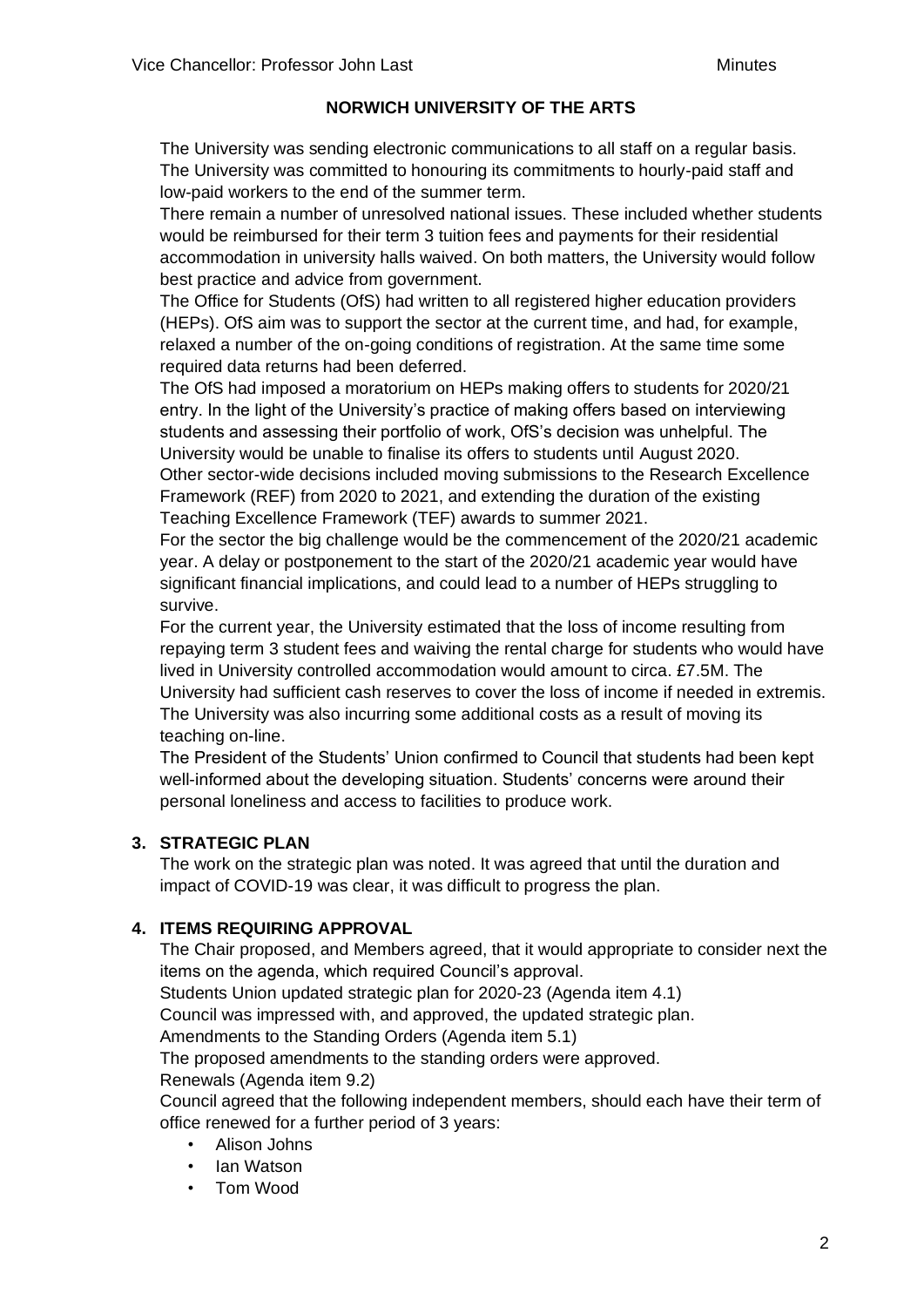Determination of Council number 2020/21 (Agenda item 9.1) Council approved the recommendations made by Nominations Committee as to the total size of Council and the number in each variable category.

# **5. MINUTES OF THE LAST MEETING**

The Council approved the Minutes of the meeting held on 15 November 2019. The Chair electronically signed the Minutes as the formal record of the meeting.

# **6. MATTERS ARISING FROM THE MINUTES**

There were no matters arising.

# **7. VICE CHANCELLOR**

Vice Chancellor's report to Council on strategic and operational matters Prior to COVID-19, the University had been making positive progress on a number of fronts.

The public health crisis had led to postponement of the investiture of the University's new Chancellor. This was now expected to take place in autumn 2020. Equality, Diversity and Inclusivity Report

The figures for NUA broadly mirrored those of Norfolk as a whole. The report was noted. Karsten Schubert Bequest – update paper

The report was noted and agreed under the Large Donations policy as an appropriate one.

Draft economic impact report

Emphasising the importance of the creative industries to the city of Norwich, the intention had been to launch the report alongside the installation of the University's new Chancellor. The report was noted.

Duke Street Riverside (DSR)

Until the present week, progress on DSR had remained more or less on track. However, the inability to ensure workers could remain a safe distance apart while working on the site, had resulted in construction work being halted and closure of the site on 26 March 2020.

Investigation of the ground conditions on the DSR site had discovered high voltage electric cables in the ground. The discovery of the cables had not to date affected the critical path for the project.

Curriculum developments

The development of the curriculum had been informed by the Pro Vice-Chancellor, supported by the President of the Students' Union, meeting with more than 1,000 of the University's undergraduate students.

The resulting curriculum changes included an increased emphasis on employability; acknowledging that graduates were not only employed in the creative industries. Senate, 11 December 2019

The meeting had included the review of the University's Quality Enhancement Plan (QEP). The review had found that while the direction of travel was positive, there was further progress to be made. The review had also identified the need to improve data capture. The Minutes were received and noted.

Senate, 03 March 2020

In the light of the circumstances arising from COVID-19, the meeting had agreed a number of revisions to the University's assessment regulations. The Minutes were received and noted.